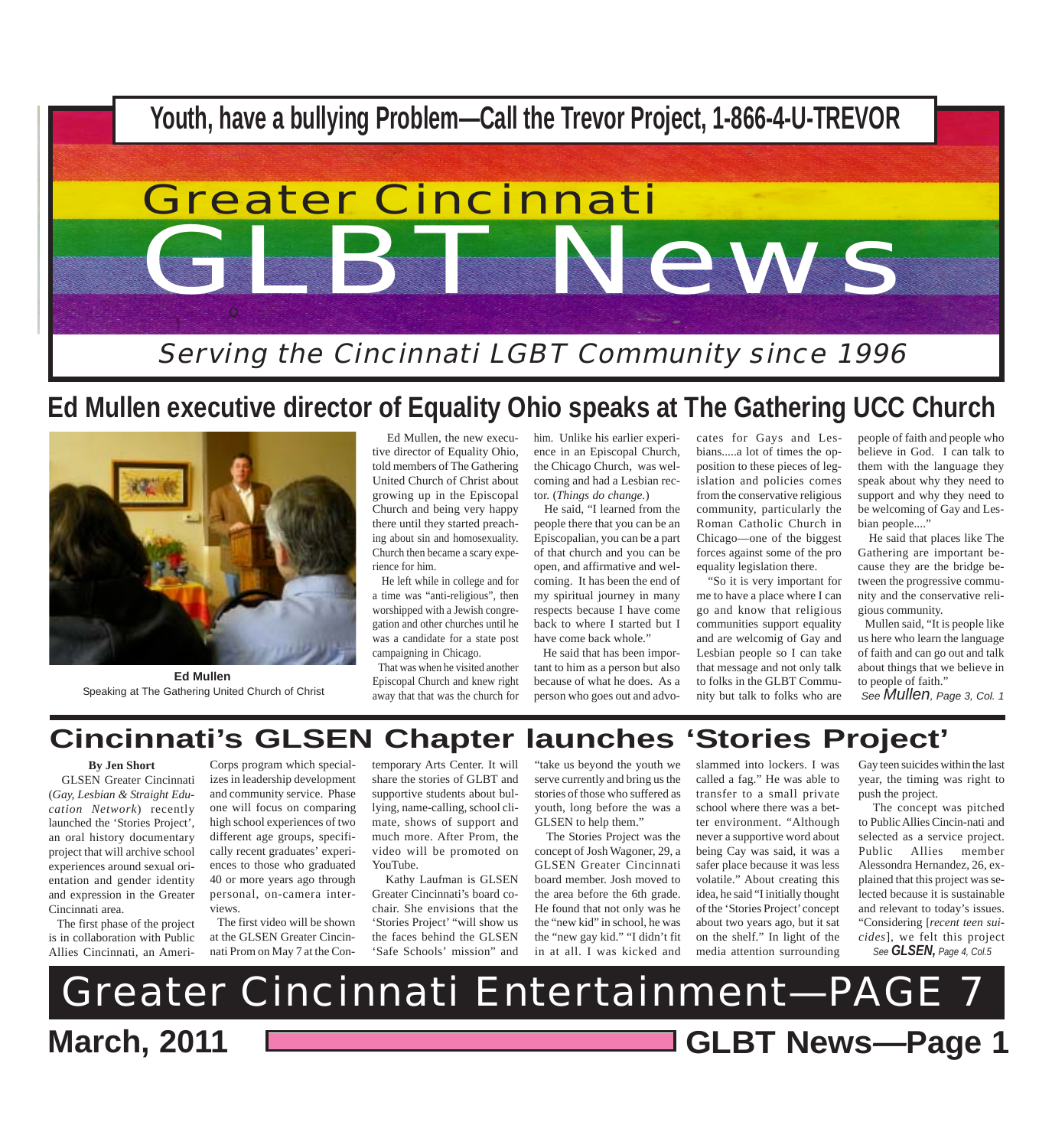# **Page 2—GLBT NEWS**  $\blacksquare$  **March, 2011**





#### **Greater Cincinnati GLBT News**

is published monthly in Cincinnati, Ohio. *map@ella.net*

**MAP Publications, 1727 Highland, Cincinnati, OH 45202, 513-241-7539** "Always be yourself," **from** *Billy Elliot* "Hatred and bitterness can never cure the disease, only love can do that." **Martin Luther King**

> **Publisher/Editor—Worley Rodehaver Associate Editor—Michael X. Chanak Entertainment Editor—Dan Wells Advertising—Karen Halazayn, 513-979-4295 Transportation—Joe Wilks**

#### **Our Website is**

#### **We are on FACEBOOK**

 This Newspaper is supported entirely by income from our Advertisers. Editorials/Opinions are the opinions of the writer or organization and the publisher assumes responsibility only for Editorials, Opinions or Commentary written by the publisher or editor(s). Views expressed in Organizational or Independent columns or in Letters to the Editor are those of the organizations or writers.

 This Newspaper is distributed FREE at Advertisers' locations, through community organizations and other outlets. The publisher assumes no responsibility for content, accuracy or validity of Advertising.

Vol. 15, No. 3; March, 2011 **Contents © GLBT News, 2011**



#### **This publication is dedicated to those**

Crime and his mother worked for years to get passed a national Hate Crimes Bill, which is now law.

It is our goal to record the positive contributions **GLBT** people make to their community and the local community at large. While AIDS and Hate CRIMES are certainly not positive things, we seek to draw the positive from the negative. We hold up Paul Delph and Matthew Shepard and their families as models of how human beings should or could react to each other and how families should support loved ones whose **who have or have died from AIDS or Hate Crimes**



**Shepard**

#### people is to say that one is intolerant and prejudiced. To be clear, Gay men are not

**By Nate Wessel**

Proudly Fem

 "I don't like Gay people" says a Gay friend of mine to me, Gay myself, "they're material-

istic and catty, and vain, and we don't have anything in common." I am taken aback. I try to argue, but make no ground. They "just aren't [*his*] kind of people" he says. To the

reasonable. Everyone is not going to like everyone of course, and that itself is indeed

But I see something darker in

Not actively enjoying the

the first people who haven't liked GLBT folks, but they are for me perhaps the most irritating. So often I hear this "I'm casual observer, this seems Wessel Gay, but I'm not that kind of Gay" line, with "that kind of Gay" always meaning "the sort of lowclass fags who don't know how to act like real-men." When Gay men assert a masculine homosexual

identity that is not only in contrast, but in opposition to a nonnormative gender expression

#### **Forever humbled**

 I am post Gay. It is hard for me to get excited about dinner parties and corporate sponsors

or the latest self appointed and organizationally anointed leader. A lifetime of those

gala events has taught me there is little connection between society mavens and those who do the work.

Perhaps, I should read the

 I saw the events of Kent State as a student on May 4, 1970; I saw Whoopi Golderg push a wheelchair of a dying man with HIV at the front of the March on Washington in '87 and heard



that they conflate with gayness itself, they are not only shooting themselves in the foot, they are shooting the rest of our feet as well.

 We seem to have reached an interesting point in time where for many men, to be homosexual is perfectly fine, but to be Gay—really, really Gay—is completely taboo. One can come out now as a man who likes other men, but who doesn't want to be associated with "all those fairies at the Gay bar". And while this seems to be a huge improvement on the repression of both sexuality and

gender that many of our GLBT

elders can recall, must we really take one huge step back now that we have come so far forward?

 Can we not simultaneously celebrate our sexuality and our freedom from gender oppression?

 My advice to the reader is that the next time you hear some jerk at the bar harass a drag queen for being "too Gay" splash your cosmo (*or beer*) in his face and politely tell him to get a clue because he's not only hurting the perception of his own identity, but yours as well.

end heroically through participation in a community that was sometimes uncomfortable with their illness, they said, "my life has value and my contribution is worthy." Most never got a leadership award for their sa-

 These words will not stop others from rewriting history, nor will it stop those who are less than curious about the past or too lazy to do the research.

Jesse Jackson at the same event in '93. suffering – clearly showing signs of an active HIV infection. Determined in facing their

 Like many, I fought my battles in the workplace  $- P \&$ G. I was out before there was a GABLE or an EEO policy that at least spoke the words of equal oppor-

#### **Mother Says** ply being on a **By Michael Chanak** tunity. Simgay radio show or cable TV, commer-

the local press in those days was "radical" for a P & G 'er.

cial TV or in

 Folks seldom hear me recite those moments of great challenge and yes victory in my past life. In doing so, I must remember events and individuals that changed me.

 Imagine all those faces of people who died of a then unknown virus, ordinary folks many like you and me. I remember some would come to pride events and pride meetings

It will not stop those who equate leadership to a narrow band of elites either based on income, appearance, or a keen fashion sense. As a loud mouthed queen

cred sacrifice.

such as I am, forgive me all for having what blood left in me boil or what tears left I have to shed for those who really lead by example, by work.

 I knew some of those folks and I am forever humbled.

#### PFLAG **Scholarships**

 The 2011 PFLAG Cincinnati scholarship application materials are now available on their web site http:// pflagcinci.org/ .Click on the Scholarship Info tab on the left side of the page.

**Paul Delph**





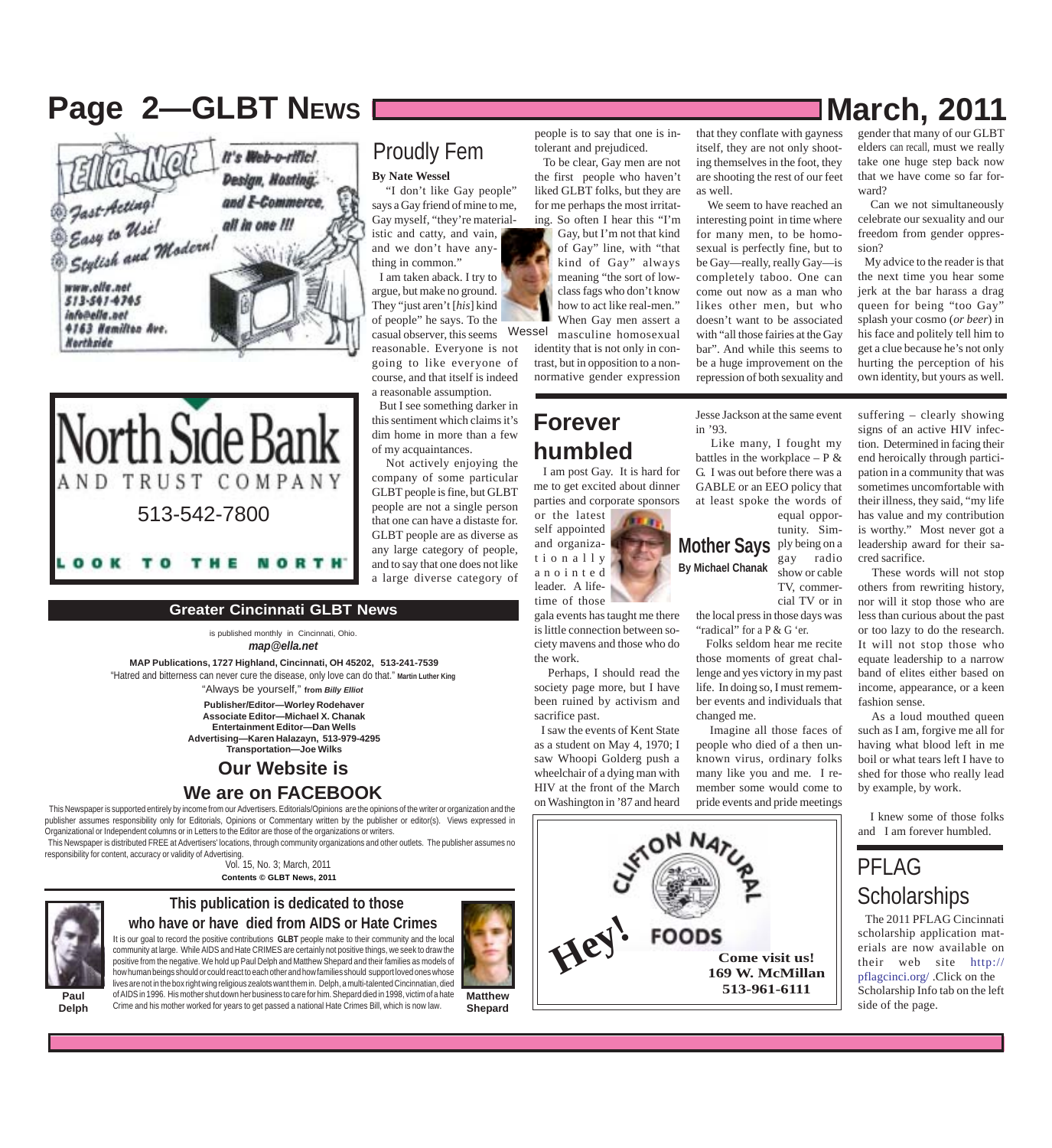## **March, 2011 GLBT News***—***Page 3** *Mullen—from Page 1*

 Mullen said that when they were working on the civil union bill that recently passed in the Illinois legislature they held a press conference the week before the bill was passed and had 300 religious leaders from around the state sign a petition supporting the bill and had five religious leaders from different faiths come and speak on behalf of the bill. "That was one of the strongest things we did to counter the opposition to that bill." Opposition was based mostly on religious grounds.

 **GLBT News** asked Mullen several questions prior to the church service.

#### **Why did you leave Illinois to accept the Quality Ohio position?**

 I am thrilled to be the new Executive Director of Equality Ohio. I accepted the position because I believe that my experience as a civil rights litigator and activist will enable me to be an effective advocate for the LGBT community throughout Ohio. I believe strongly in full equality and inclusion for the LGBT community, and states like Ohio are ripe for significant pro-equality advances in the near future. I look forward to leading our community on the statewide level as we advocate for pro-equality legal and social advances.

#### **How will your background help here?**

 My background as a civil rights lawyer has given me the skills necessary to communicate a strong case for LGBT equality and legal protections to a wide audience. In addition, my role advocating for legal and public policy changes in Illinois for the disability and LGBT communities, including the Illinois Civil Union Bill, has given me the legislative advocacy skills to communicate with legislators and other government officials, and to navigate legislation through the General Assembly. Finally, my broad experience with a range of

LGBT organizations, as a volunteer, board member and supporter, has given me an understanding of the role of organizations like Equality Ohio in our movement.

#### **What are your priorities? Long-term plans?**

 The mission of Equality Ohio is to achieve full equality and inclusion for the LGBT community in Ohio. In the near term, Equality Ohio will be advocating for both the Equal Housing and Employment Act and Safe School Act in the Ohio General Assembly. In addition, I will be doing outreach around the state to ensure that Equality Ohio truly represents the interests of the LGBT community in all corners of the state. Similarly, I would like to increase outreach to the Transgender community, racial and ethnic minorities, seniors and youth. We are much stronger when we work together as a community with a unified purpose.

 In the long term, full equality includes equal marriage rights, and Equality Ohio will advocate for this right and work with activists around the state to bring the freedom to marry to Ohio. Full equality also means social equality, a state where young LGBT people are not afraid of being thrown out of their home if they come out, a state where seniors are not afraid to come out to nursing service providers so they can get the type of care they deserve, where Transgender people don't fear being the victims of violent crime, and where racial and ethnic minorities are able to live openly in their communities and worship openly in their churches. That is the state Equality Ohio will work tirelessly to achieve.

#### **How does EO help the GLBT Community?**

 Equality Ohio is actually three separate organizations that engage in education and outreach, lobbying, and political activities. The education and outreach arm aims to

change the hearts and minds of folks in Ohio who are not now pro-equality. We have done that, and continue to do that, through public speaking at churches, schools and other venues, collecting "our stories" from our community and sharing them publicly, and educating service providers on the needs of the LGBT community. The lobbying arm aims to educate and persuade legislators to vote in favor of pro-equality legislation (*and as importantly against anti-equality legislation*). We do that by organizing an annual Lobby Day (*May 18 this year*), arranging for LGBT and allied leaders to make in-district visits to legislators throughout the year, and by providing the facts to support the need for pro-equality legislation. The political arm of Equality Ohio seeks to elect pro-equality state legislators and officers by fund-raising for pro-equality candidates and educating and mobilizing voters.

 Ultimately, Equality Ohio seeks to make sure that our community is at the table, is heard, and is listened to when decisions are made at the statewide level.

**Why are you in Cincinnati**

**and who are you meeting with here?**

 I am in Cincinnati because I believe it is important for Equality Ohio to represent the LGBT community throughout the state. I am attending the HRC Dinner on Saturday night where I hope to meet a lot of committed LGBT activists and allies, including many who have been strong supporters of Equality Ohio. I am appearing on the Alternating Currents radio show Saturday and speaking at the Gathering UCC church Sunday. I have reached out to a number of LGBT leaders in Cincinnati and hope to meet some of them throughout the day on Saturday.

 This is not a "one and done" trip to be sure. I plan to be in Cincinnati frequently and would like to plan a community meeting next time I am in town to meet a broader cross section of the LGBT community. I also encourage folks who are interested to reach out to me at *ed@equalityohio.org* or 614- 224-0400.

 **How can GLBT citizens and organizations here help EO?** Equality Ohio welcomes support from the community in

any form! To find out more and

ity Ohio, go to *www.equalityohio.org,* where you can sign up for our mailing list and become a member. The most important annual event is Lobby Day, May 18th. You can come to our training in Cincinnati, come up to Columbus for our Lobby Day program, and help your legislators understand the importance of supporting our community. Also, if you are on Facebook, join our page and get instant updates and information relevant to the LGBT community in Ohio and become a part of the often vibrant discussion on that page. **In conclusion**

 LGBT equality is on the move around the country — at the

federal level with repeal of DADT and the Obama administration's recent announcement that it will no longer defend DOMA, in Hawaii and Illinois with the passage of civil unions, and in Maryland with the imminent passage of equal marriage, to mention just some recent advances. We have momentum, and this is the time to push harder, be more vocal and adamant about our equality, and not relent until we achieve all we deserve as a community. I truly hope our community will take this opportunity now and work with me, Equality Ohio, and all of the great Cincinnati organizations to move us forward.





General Practice including: Probate—Wills/Powers of Attorney Disability (Social Security/SSI/Disability Insurance) Lesbian/Gay/Transgender Legal Issues HIV Legal Issues

**Honored as one of** *Lawyers Weekly USA's* **Attorneys of the Year for 2002**

**13 E. Court St., Suite 300, Cincinnati, OH 45202 Tel: 513-241-3800 FAX: 513-241-4032 e.mail:** *sknox@choice.net*

# to become a member of Equal-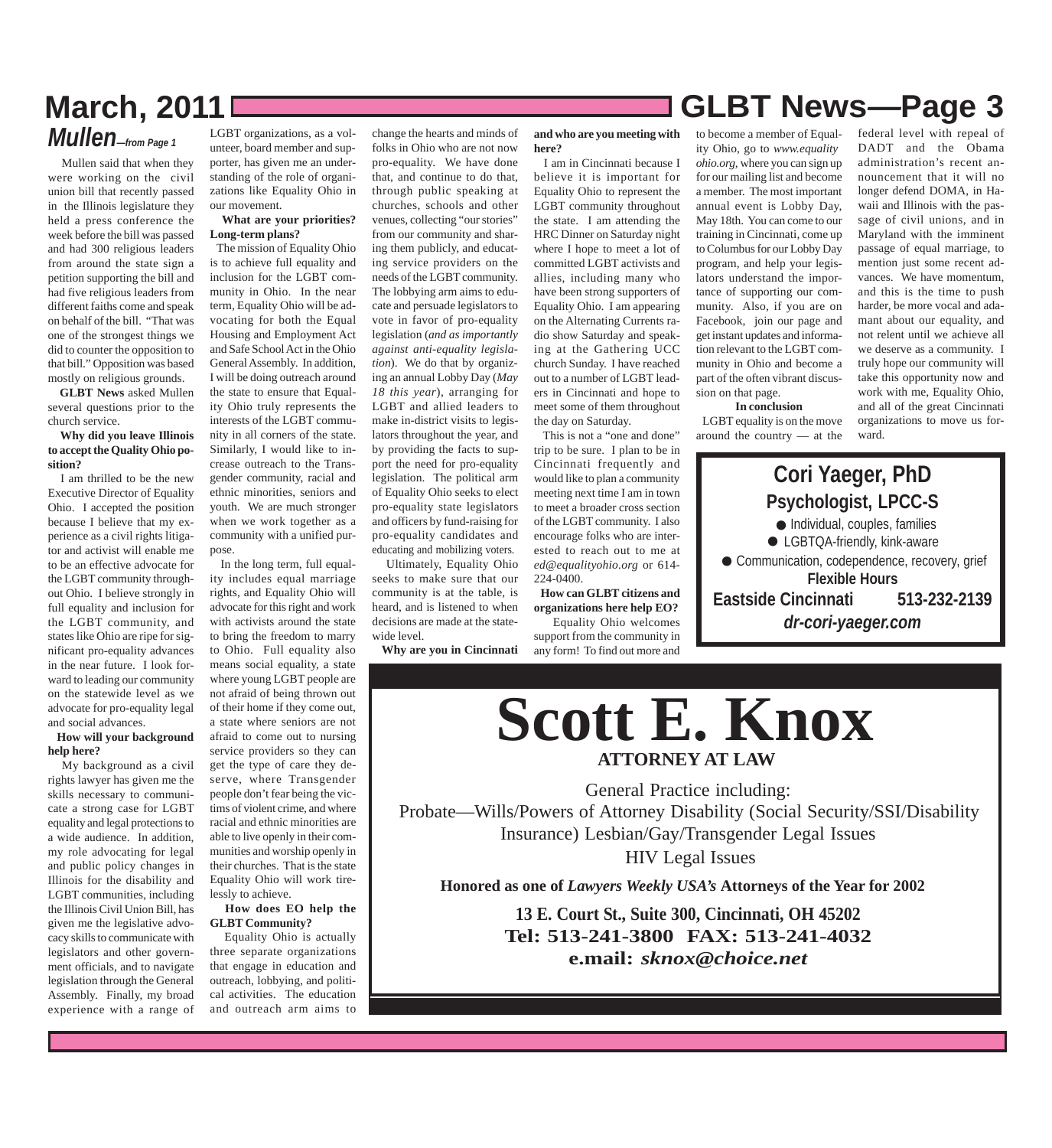## **Page 4––GLBT NEWS March, 2011 March, 2011**

# GLBT NEWS Another of my miscellaneous



rwooten@carpetland-cinci.com 920 LILA AVE. MILFORD, OHIO 45150 CELL PHONE: 314-0416 (513) 831-4800 **Rick Wooton SALES CONSULTANT** arpetLand QUEEN CITY<br>RAINBOW BAND JOIN THE FUN - GLBT and Allies Marching, Concert, & Jazz band. Rehearse most Weds. www.QCRB.org MEGAN: 513.594.6962 OT FRED: 513.559.9987

#### **Drondockette**

duties was given to me by my new boss, Captain Case. The

position of the Post Fire Marshal became less and less of a responsibility as we turned over more and more of our facilities back to the

French. This was the 1960s and a time when the French were considering getting out of NATO and Charles DeGaulle was on a bit of a rampage. I was a bit surprised when he handed me the keys to the Fire Marshal's Sedan and a brand new Fireman's helmet. "Guess what you are now?" he said with glee in his voice. "You are now Drondockette Niner Five".

 I said, "Drondockette! What's that?" That turned out to be the radio call sign for the Fire Marshall. It seemed my



new appointment had a new set of responsibilities with it. I was responsible to go to each and every fire we had on any of our bases. I had never heard of any

**Georgia on My Mind** By Georgia W Dahlberg taking place in the year or so I had been there but we did have a base fire department. The Fire Department was known as

Drondockette one. I was responsible to let them know my whereabouts at all times from then on. What fun! Boo Hoo! I could, however, call them up and tell them where I was and where they could reach me.

 Young Lieutenants get bored and the same movies always seemed to be playing for a week or two at our base movie theater. One night, five or so of my friends pounded on my door urging me to come with them to a new movie playing at a neighboring base, Etain, a mere

10 or so miles away. I said, "Rats, guys, I'm the new Fire Marshal and have to stay in touch with the Fire Department all night." Then I thought about that nice roomy Army Ford sedan dedicated to my use! "But….we could go over there in the Fire Marshal's car. I just need to call in where I am on the radio!" Away we went over to my office and all hopped in the big old olive drab sedan with my fireman's hat in the back.

 I have no idea where the Drondockette came from and no idea what it meant. It certainly left all these lieutenants in stitches when I called in over the radio, "Drondockette One, this is Drondockette Niner Five; going to Etain base and I'll call you when I get there". I became known as "Drondockette Niner Five" to all my friends from then on. The question that night seemed to be who were all the other little Drondockettes? Ahhh, one of life's more difficult questions to ponder. After everybody tried on my Fireman's hat, I as the driver had it placed backwards on my head for the trip to Etain. What a distinguished bunch!

 It was a dark summer night as we drove over the hills, out of Verdun proper, towards Etain. Whoever was in the front seat with me noticed the siren and flashing light controls. "Do these work?" I'd never tried



# them and of course, everybody

loved the flashing lights and everybody had to try the siren. Thankfully there were few houses on that stretch of road because we would have awoken the dead along the way. I calmed this crazy bunch down enough to get through the Etain Base's gates and on to the movie theater. They all broke up again when Drondockette Niner Five called back in. After the movie, I decided not to call back in and went straight to my office before calling in for the night. The Drondockette humor apparently hadn't gotten old for them as they all hung around to hear my final radio call for the night. It was a relief when enough of the base closed to relieve me of the need to be Fire Marshal and Drondockette Niner Five signed off for the last time

#### couldn't be ignored." *GLSEN—from Page 1*

 Public Allies Cincinnati is developing the project from the ground up. With the 'Stories Project', GLSEN Greater Cincinnati hopes to shed light on the climate in the area's schools then and now.

 Josh explained "Overall, it's more about us listening than talking. So that when we are doing the talking we can better represent what's really going on."

 Interview filming days are scheduled for Saturday, March 19 and Monday, March 21. If you would like to share your experience, please contact Josh Wagoner, 'Stories Project' director at *pr@glsencincinnati.org* or 513-484-5656.

 For more information about GLSEN Greater Cincinnati, please visit *www.glsencincinnati.org.*

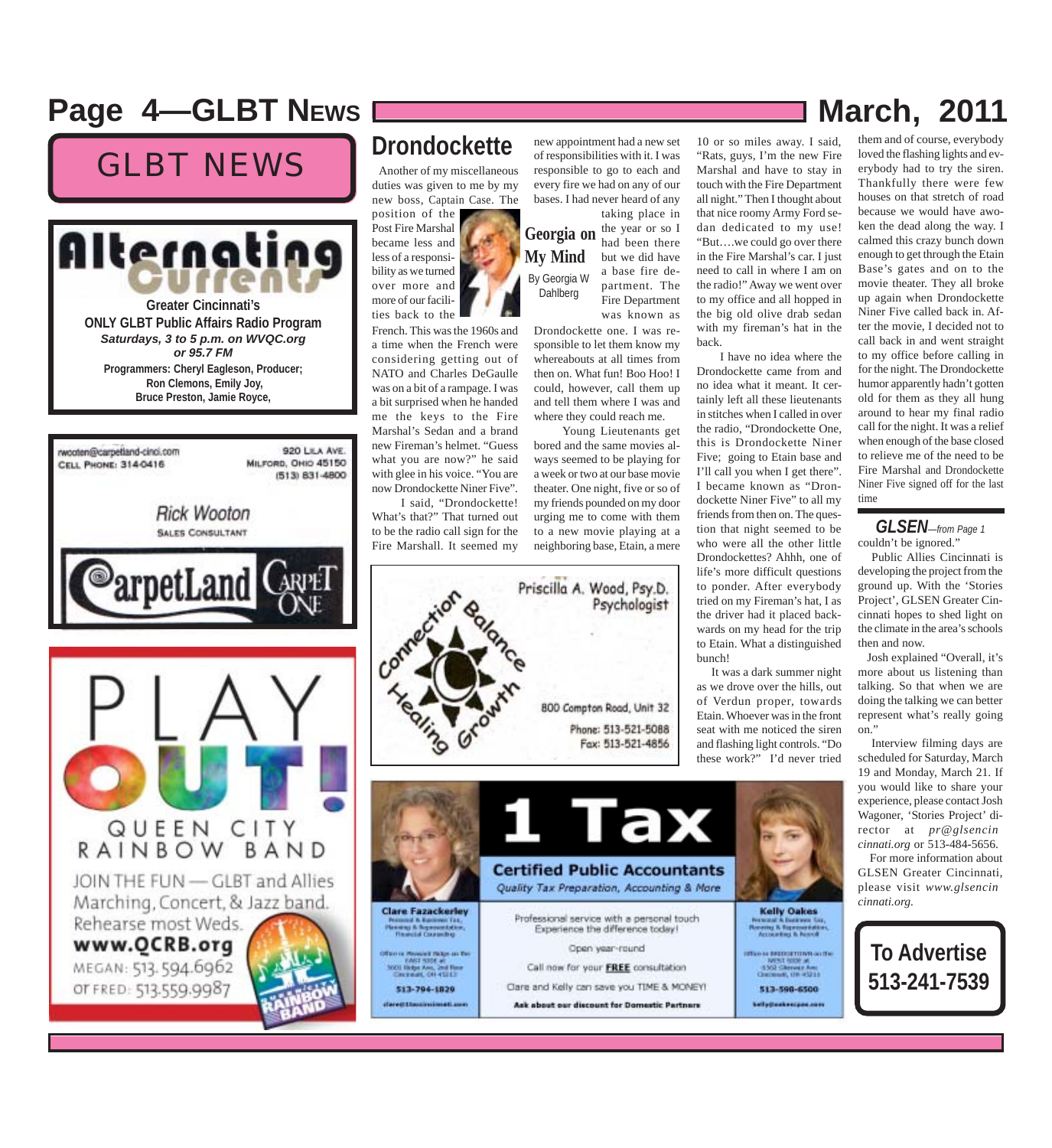# **March, 2011 GLBT News***—***Page 5 First openly Lesbian elected to Ohio General Assembly**

Antonio (*D-Lakewood*) was inaugurated on January 3, as the first openly LGBT state level elected official.

 "Working to make Ohio an open and welcoming place for all to live, work and raise a family will take all of us working together, especially in **Antonio** these tough economic

times. I look forward to working with Equality Ohio and my colleagues in the General Assembly to move Ohio forward. I encourage members of the LGBT Community to get involved as well, because the work for equity and fairness improves the quality of life for all and creates a stronger Ohio," she said.

 Antonio previouly was elected to the at-large seat for Lakewood City Council in November of 2005, was the top-vote getter in her second election returning her to council and was serving in her second term. She chaired the Health and Human Services and the Economic Development Committees and served on the Finance Committee. She has served as a member of the Public Works, on the Lakewood Hospital Board, and was the previous chair of the Housing Committee. She also served as the council liaison to the Comunity Relations Advisory Commission a commission of which she was a founding member .

 Antonio strived to work responsively and collaboratively in the community to improve the health, safety and viability of her city for all its citizens. She was a strong

economic catalyst and believed that civic engagement is key to building a strong and safe community.

 Antonio holds a Bachelor of Science degree in Education from Cleveland State University and a Master of Public Administration degree from the Maxine

Levin College of Urban Affairs at Cleveland State University. A former special education teacher, adjunct professor and non-profit administrator she has served in numerous capacities as an in organizational consultant for nonprofit and governmental organizations and administrator for a multi-County HIV/AIDS regional program. Antonio is the past chair of the American Cancer Society Relay for Life Event and Cuyahoga Democratic Women's Caucus. She has been active in various civic organizations including membership in the Ohio Women's Leadership Forum, Grow Lakewood Committee,

 Representative Nickie proponent of the arts as an Lakewood Schools Fifty Years Committee, The Beck Center, LHS Athletic Boosters, Lakewood Soccer Association and Women Speak Out for Peace and Justice. She also served as chair of the Lakewood Citizens Advisory Committee for three of her four years on the committee. Past advocacy involvement in-cluded the creation of the 2003 "CommUNITY Conversations," dialogue model that fosters neighborhood community building through positive communication and the development of a Women's

Peace and Community Conference at Cleveland State University in 2002. In 1996 she served as United States delegate to Japan and the Philippines with the IIE program-ASIA Pacific WINGS. She is a founding member and past Chair of the NorthCoast HIV/AIDS Coalition, past President of the Greater Cleveland Chapter of the National Organization for Women, and former board member of the Domestic Violence Center.

Daughters Ariel and Stacey, both Lakewood High School

**PFLAG** Parents, Families and Friends of Lesbians and Gays www.pflagcinci.org 513.721.7900

We will custom design a cleaning service to meet your individual needs and send the same team of 2 to clean each time. Cleaning Services Bill and June Deegan **Ultra Maid** 4240 Airport Road, Suite 123 Cincinnati, Ohio 45226

(513) 731-0007 jde49@aol.com www.ultra-maid.com *Custom maid service; Free phone estimates. Guaranteed,*



Get GLBT News and our Weekly UPDATE via e.mail Send your name or user name and e.mail address to MAP@ella.net

graduates, have made Nickie and partner Jean Kosmac very proud as the girls engage in

**To Advertise 513-241-7539**



Check us out @ *NKYLawnboys.com* or call Anthony Dunaway 859-380-1236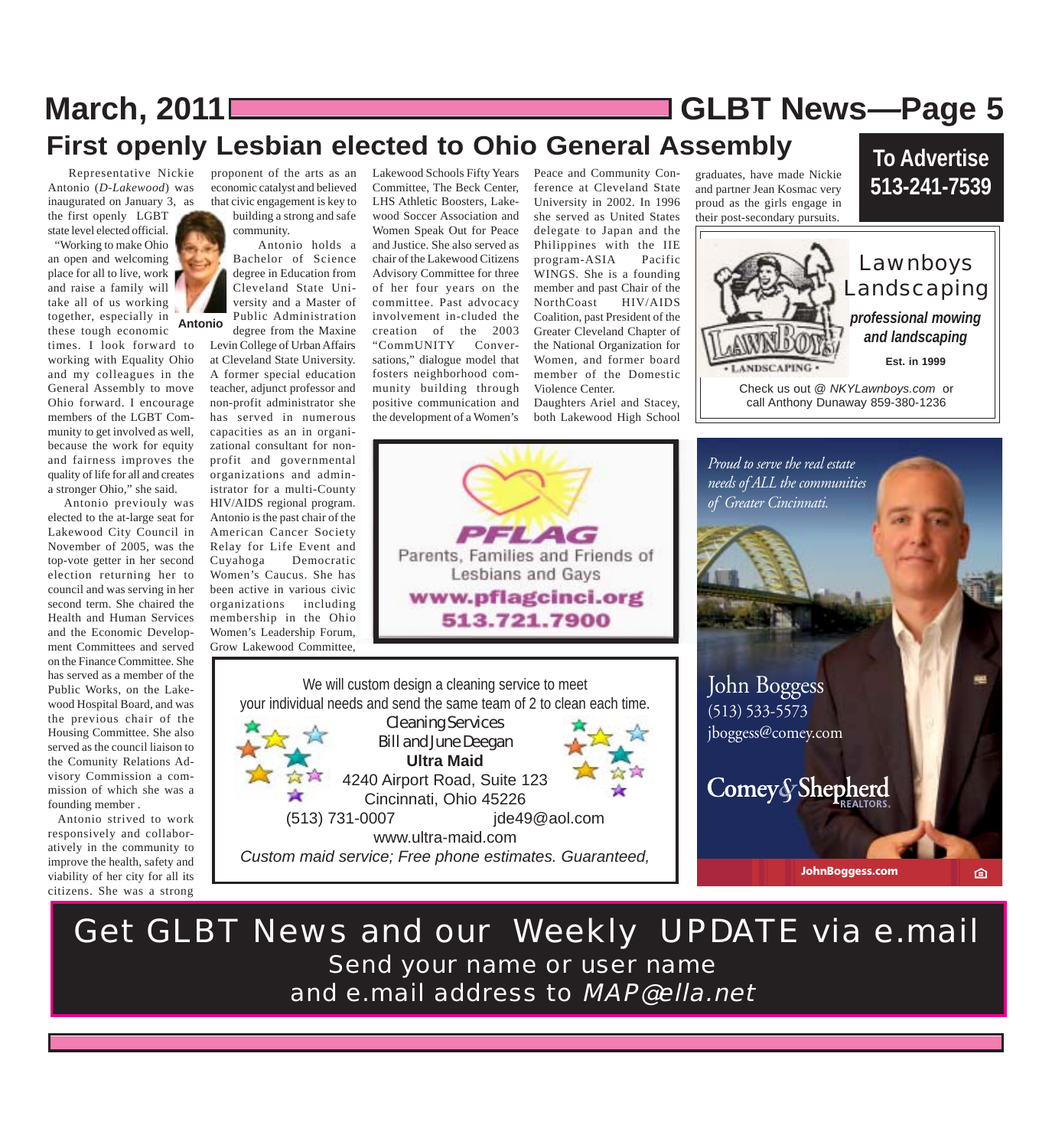# **Page 6––GLBT NEWS**  $\sqrt{1 + \frac{m}{n}}$  March, 2011

# \*※中治G Our Faith Too! 『卒开??



2nd Wednesday each month, 6:30 p.m.—African Drumming,

*www.gracecollegehill.org office@gracecollegehill.org*

Reiki and Traditional Healing Service **5501 Hamilton Avenue**

**513-514-2415**

#### **National MCC leader named to Presidential Advisory Council**

 The Rev. Elder Nancy Wilson, presiding moderator of the Universal Fellowship of Metropolitan Community Churches, has been named by President Barack Obama to serve on the White House Advisory Council on Faith-Based and Neighborhood Partnerships.

 The White House Advisory Council brings together leaders and experts in the fields of faith-based and neighborhood organizations to work in the Office of Faith-Based and Neighborhood Partnerships, which mobilizes and coordinates community organizations, religious and otherwise, to provide effective social services to address the needs of low income and underserved populations at home and abroad.

 "I am deeply honored and grateful for this opportunity to serve," said Rev. Wilson.

**Journeying Together,** 

**Creating Peace,** 

**Through Christ.** 



**Elder Nancy Wilson**

"This is a wonderful opportunity to seek common ground and shared purpose with a broad spectrum of the religious and social service communities, and an oppor-



4033 Hamilton Ave. Cincinnati-OH 45223 www.NewSpiritMCC.com Phone: (513) 661-6464 tunity to transcend lines of religious and political affiliation as we to seek sustainable solutions to the needs of the vulnerable.

 "It is my hope," she continued, "that, as our President has stated so eloquently on many occasions, our varied beliefs will together forge our common strength."

 Metropolitan Community Churches applauds the President's selection of one of the nation's leading religious figures in the LGBT community. Known both for her pastoral skills as well as her public advocacy, Rev. Wilson has pastored many of MCC's congregations, including its founding church, and for more than 20 years was the denomination's Chief Ecumenical Officer, representing MCC at the National and World Council of Churches.

 She continues to be an active voice on behalf of HIV and AIDS issues, prison reform, LGBT human rights

efforts, and the rights of women and children.

 Rev. Wilson is a graduate of Allegheny College and holds the Master of Divinity degree from SS. Cyril and Methodius Seminary. She is currently a doctoral candidate at the Episcopal Divinity School in Cambridge, Massachusetts.

 The President's Advisory Council on Faith-Based and Neighborhood Partnerships brings together religious and secular leaders as well as scholars and experts in fields related to the work of faithbased and neighborhood organizations in order to make recommendations to the government on how to improve partnerships.

 President Obama said, "I am pleased to announce that these experienced and committed individuals have agreed to join this Administration, and I look forward to working with them in the months and years ahead."

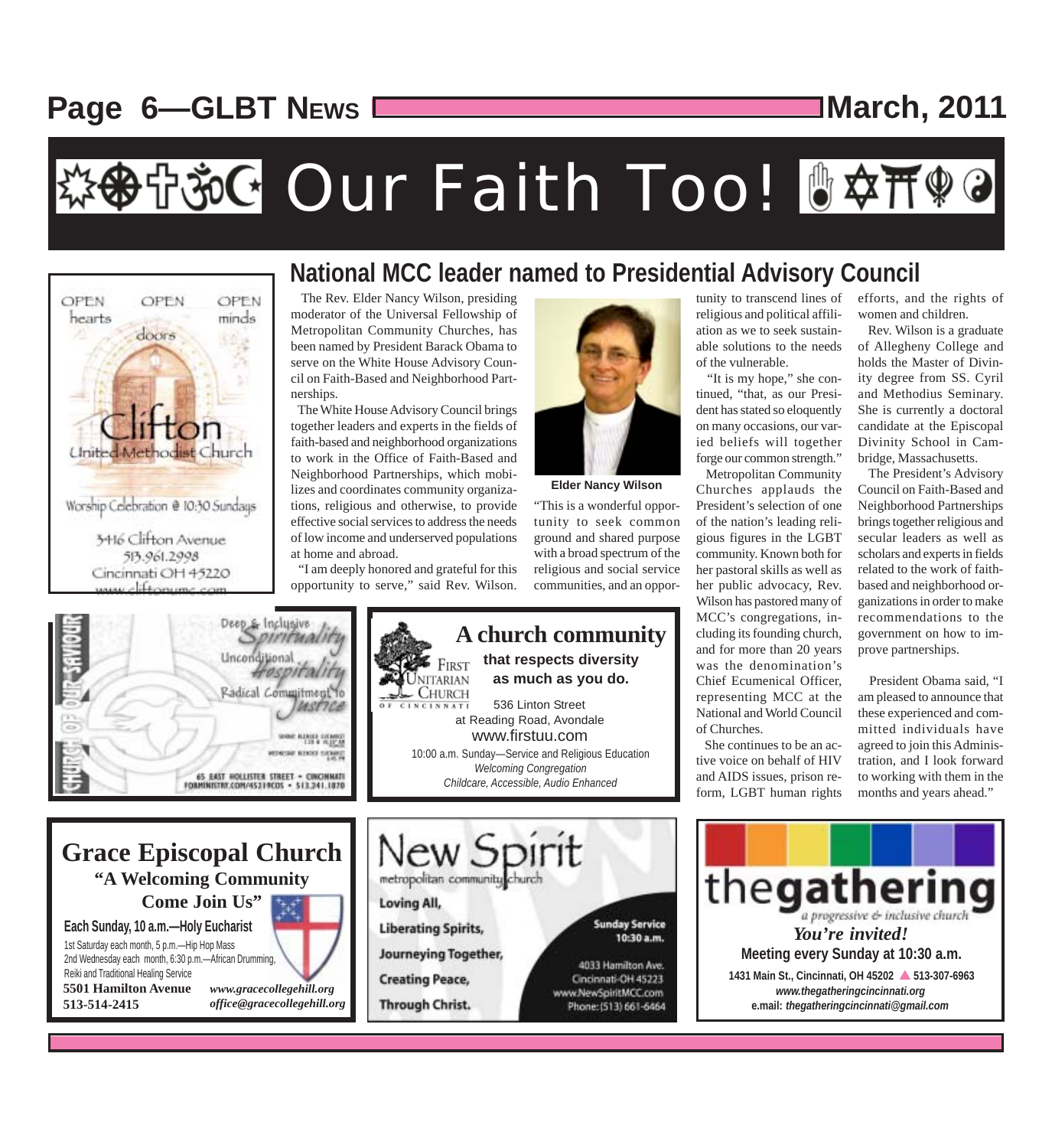# **March, 2011 GLBT News***—***Page 7**



NKU Senior Melanie Buchanan amazes us with her stunning photos, drawing a buzz of emotion that might leave you daydreamy. She has made an impact on society with involvement in the community, taking photos of Senior Citizens at a home. This reminds her that you can bring a smile to a stranger who needs some fun. After graduation in May, she plans to begin a new focus on Travel Photography. Maybe even on a cruise ship. Call Mel at 502-767-9257

When Songwriter Shawn Penick of N. Kentucky was five he was a lead singer in his family's band the Harmon Family Quartet. At 17, he picked up a guitar to realize his dreams of making his own music. By 20, he was signed by Abbey Road Records of Nashville, and created recordings with a music video. Shawns talents earned him a full ride at Eastern Kentucky University with a focus in voice. Now his dance music LP has taken him to labels which will put his next step in The Big Apple. Contact 502-693-6795

# ART IS GAY ONE NIGHT ONLY GLBTQ **SAT MARCH 19TH 5P - 10P OVER 30 ARTISTS SHOW AND SELL**

PHOTO POSTERS BY: MELANIE BUCHANAN, JOSHUA ALLEN, JOEY KIM, PHILLIP SAUNDERS, GERALD SHELL, KELLY CROTTY, JESSE FOX, ANN VAN EPPS, DAVID MARTIN, JAIME KOLLER. SCULPTURES BY: MATTHEW MCCAMEY, REBECCA NEBERT. ILLUSTRATION BY : DAVID RIZZO, ALBERTO GALARCE. JEWELERY DESIGN BY: SAM RANNEY REDFERN, MELISSA MITCHELL. FIBER ART BY: THE FLYING CAT, AND MANY MORE. FOR COMPLETE

LISTINGS, GO TO ARTISGAY.COM. FREE ENTRY **MUSICIANS & ON STAGE 7P-2A** 



Photographer Joey Kim came from Cali to the Dayton, Ohio area 5 years ago and began his studies in Graphic Design and Photography at UD, as it had always been his passion to capture emotions for print. Joey is a proud member of the GLBT Community, and loves incorporating these themes in his work. While his interests focus on fashion shots, his dream career would land him taking photos for magazines and publications. Contact Joey @ 937-829-1779

**Finale:** 

**DJ GERALD** 



ART IS GAY IS A FREE SAVE PRIDE IN NORTHSIDE EVENT. ALL AGES 5P-10P, 21+ 10P - 2A